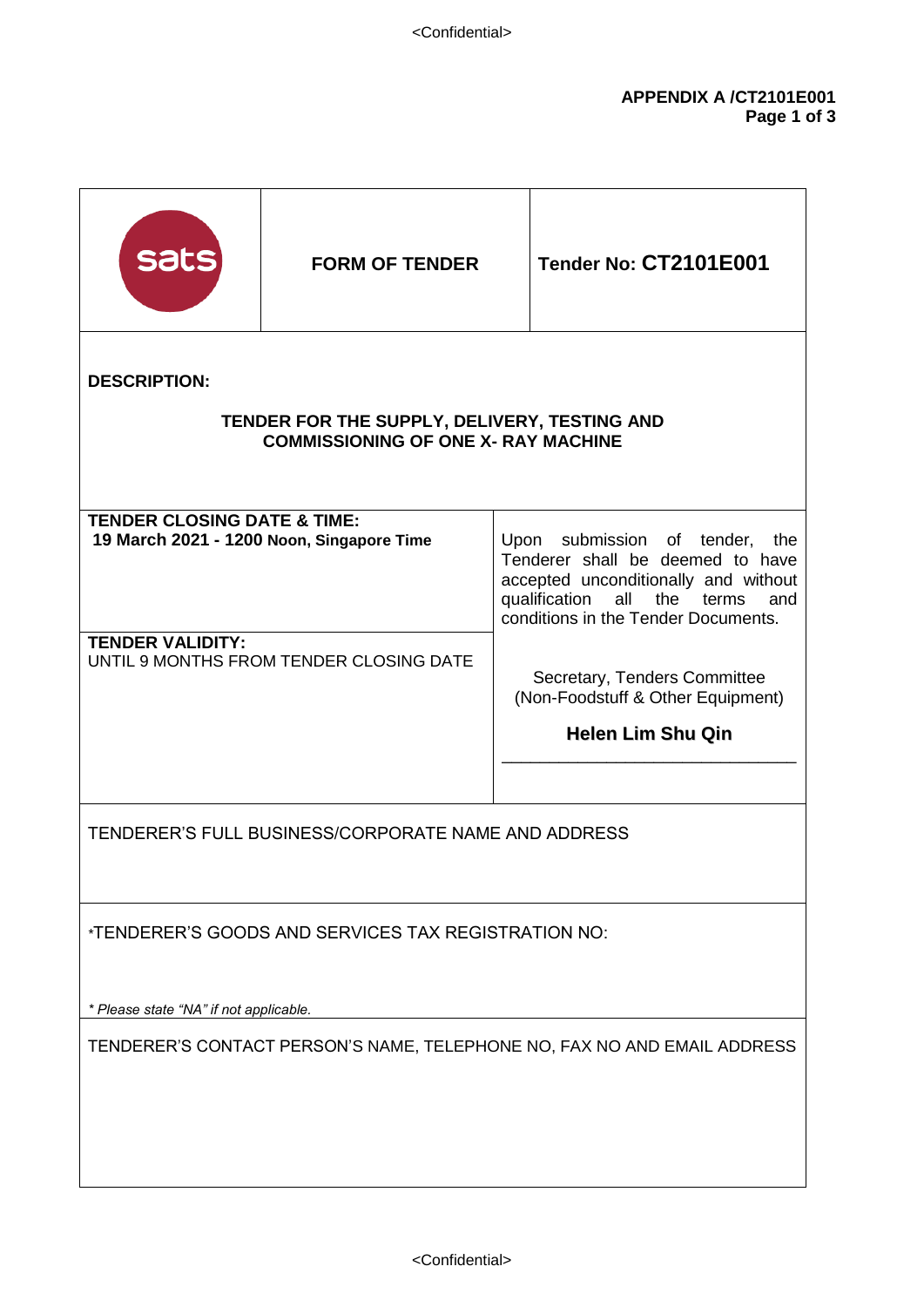## To: the Company

Words and expressions used in this Form of Tender (which expression when used herein shall include all schedules hereto) shall bear the meanings set out in the Conditions of Tender.

Having examined and fully understood the Tender Documents including without limitation the Conditions of Tender and the Agreement, and assessed all matters and things as may be relevant hereto, we, the Tenderer, hereby irrevocably make an offer to the Company to provide the goods and/or services to the Company as comprised in the Project and more particularly described in the contract specifications, on the terms and conditions set out in the Tender Documents including without limitation the Agreement and the contract specifications, at the pricing and terms as set out in this Form of Tender.

We confirm that we have not relied on any representation or warranty from or made on behalf of the Company in submitting this tender, other than as expressly stated in the Tender Documents.

We confirm that the pricing set out in this Form of Tender is firm and not subject to any adjustment or fluctuation during the contract term.

We agree and undertake that our offer herein shall remain irrevocable and open, valid and binding upon us from the date of submission of this our tender until 9 months after the Tender Closing Date, and that the Company may by written notice to us accept our offer herein at any time before the expiration of such period.

signatory

\_\_\_\_\_\_\_\_\_\_\_\_\_\_\_\_\_\_\_\_\_\_\_\_

\_\_\_\_\_\_\_\_\_\_\_\_\_\_\_\_\_\_\_\_\_\_\_\_\_\_\_\_\_ \_\_\_\_\_\_\_\_\_\_\_\_\_\_\_\_\_\_\_\_\_\_\_\_\_\_\_\_\_\_\_\_\_\_\_\_\_\_\_ Tenderer's business/company stamp Signature of Tenderer or its authorised

> $\frac{1}{\sqrt{2}}$  ,  $\frac{1}{\sqrt{2}}$  ,  $\frac{1}{\sqrt{2}}$  ,  $\frac{1}{\sqrt{2}}$  ,  $\frac{1}{\sqrt{2}}$  ,  $\frac{1}{\sqrt{2}}$  ,  $\frac{1}{\sqrt{2}}$  ,  $\frac{1}{\sqrt{2}}$  ,  $\frac{1}{\sqrt{2}}$  ,  $\frac{1}{\sqrt{2}}$  ,  $\frac{1}{\sqrt{2}}$  ,  $\frac{1}{\sqrt{2}}$  ,  $\frac{1}{\sqrt{2}}$  ,  $\frac{1}{\sqrt{2}}$  ,  $\frac{1}{\sqrt{2}}$  Full Name and Designation of Tenderer's authorised signatory

Date

*Nb. No changes are permitted to be made to the terms contained in this Form of Tender.*